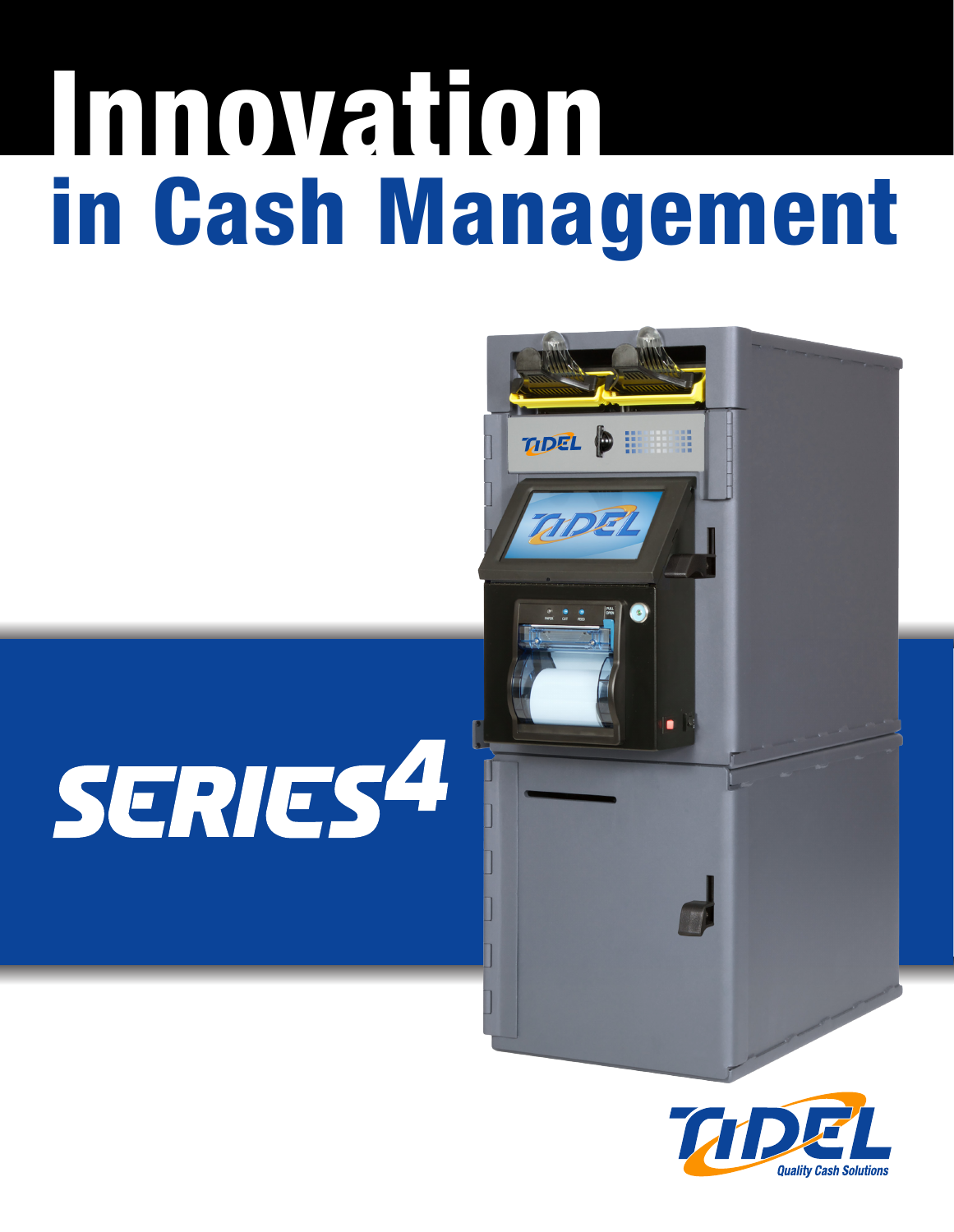# Tidel Series 4

Designed with new levels of usability, convenience, and serviceability, the Tidel Series 4 helps you effectively manage your cash deposits while adapting to the ever-changing needs of your business.

## Tidel Series 4 Cash Management System

### Enhanced serviceability, straight to your bottom line

Serviceability has never been easier and more cost-effective. The Tidel Series 4 main CPU board and power supply are easily accessible via the console, making service calls faster, more secure, and less expensive. The note validator maintenance door enables store managers to clear note jams without the need for a service call, providing substantial savings in cost and time.

# Design efficiency from

The Tidel Series 4 can be configured as a stand-alone system, with a height of a mere 18 inches, or is offered with a storage vault, mailbox drop vault, or pedestal. To manage the in-store change fund, the Tidel Series 4 also supports the Tube Vend module.

#### A user experience second to none

Sporting a new, 7-inch color screen with enhanced touchscreen capability, navigating menus has never been easier. The Tidel Series 4 also incorporates a new printer, which offers automated paper feed capability, an integrated paper cutter, and see-through screen to detect when the paper supply is running low. The Series 4 also utilizes an iButton electronic key, enabling simplified access to the note acceptor vault.

### edge to edge **Flexible and scalable note** capacity options

The Tidel Series 4 can accommodate two note storage cassettes that hold up to 2,250 notes per cassette (XL version) and up to 1,200 notes per cassette (standard version). The Series 4 also supports single or bulk note validators.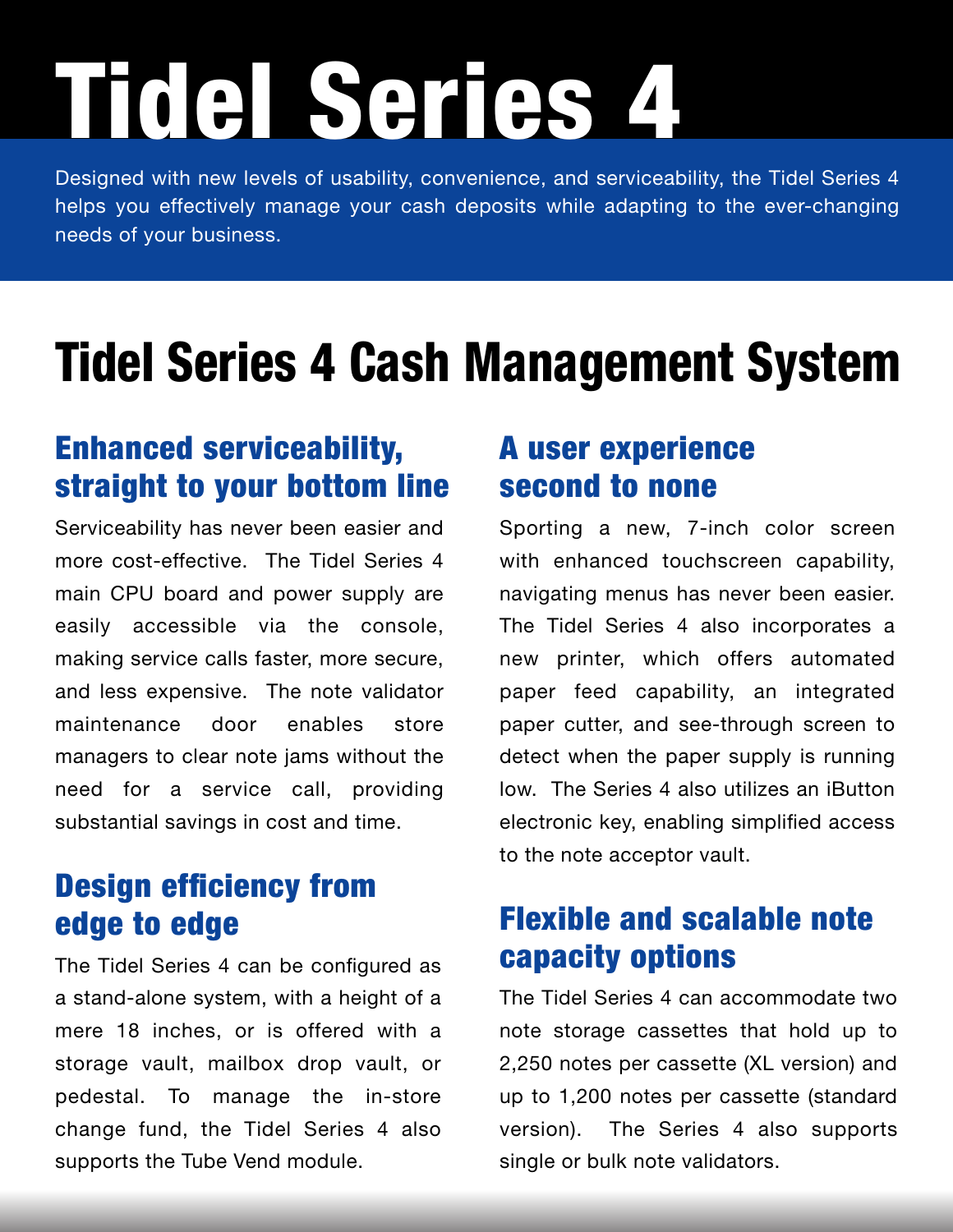

#### Hardware Features

- 7" Color console screen
- **Power supply and main CPU board accessible via the console**
- 3 bottom options storage vault (includes drop slot), mailbox drop vault, or pedestal n
- Support for single or bulk note validators n
- Support for standard (1,200 notes) or XL (2,250 notes) cassettes
- Personal Identification Number (PIN) and/or iButton allows managed access to functions, reports, and instant access
- $\blacksquare$  Note validator maintenance door  $-$  enables validator heads to be removed in the event of a note jam
- $\blacksquare$  Integrated thermal printer with receipt cutter
- RoHS Compliant/CE, UL Certified
- **Power Requirements: 120 VAC 60 Hz or 220 VAC 50 Hz**

#### Software Features

- Can be connected to Ethernet network for interface to POS, back office PC, or remote locations
- $\blacksquare$  Includes a complete cash management application
- All activity auditable to an individual user through the use of PINs n
- Advanced accounting features allow for extensive list of reports
- Supports network downloads for software upgrades or for new currency releases n
- Remote reports can be downloaded using an Ethernet or optional cellular connection
- Storage for 48,000 financial and security transactions to better facilitate auditing n

#### Warranty

- $\blacksquare$  1 year parts and 90 days labor (inside the US)
- 1 year parts only (outside the US)